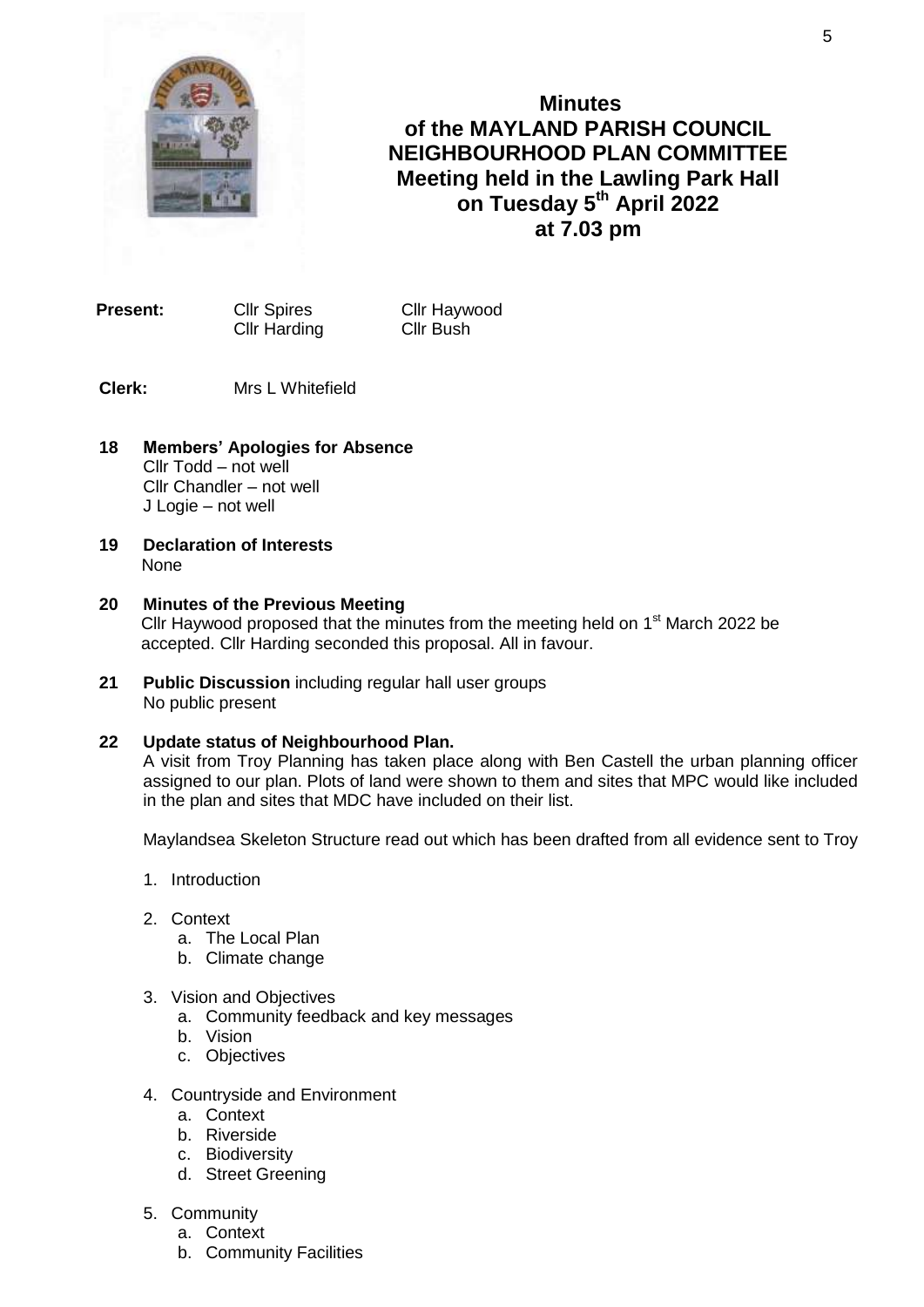- c. Activities and events
- 6. Economy
	- a. Context
	- b. Local Business
- 7. Future Growth and Development
	- a. Context
	- b. Spatial Growth Principles
	- c. Design Criteria
	- d. Rural Character
	- e. Housing Type (including Self and Custom Build)

(Note: content of section 7 subject to discussion with Maldon DC on Local Plan progress and position in respect of allocating sites. Masterplan work on sites prepared through Locality design package (AECOM) can be integrated within this or used as a free-standing document for use at a later date)

- 8. Public Realm and Sustainable Movement
	- a. Context
	- b. Imperial Avenue
	- c. Green Spaces
	- d. Access
	- e. Gateways
- 9. Projects and Next Steps
	- a. Community Infrastructure Levy
	- b. Next Steps
	- c. Reviewing the Neighbourhood Plan

Initial Paper read out with Vision/Principles/ Policies and Projects outlined

#### **(Initial Paper - appendix a)**

#### **VISION**

- Item 3 To promote Imperial Avenue retail outlet area Plan is to keep the shops and not turn any of them into flats Improve parking
- Item 5 No more industrial sites. The existing site along Steeple Road is a bit run down but this can be improved and expanded as there is more land which could be used
- Item 6 There must be connectivity to any houses by routes. If West Avenue site used for houses then can make route from Bakersfield Walk
- Item 8 MPC to prepare a new ten year plan
- Item 9 Keep Mayland as a village and not be joined with Latchingdon or Steeple
- Item 10 Henry Samuel Hall is a good focal point for a heritage centre

## **RELATIONSHIP WITH NATURE**

Could possibly make a sandy beach between the boatyard and the sailing club A tea room could also be built by the boat club

#### **FUTURE GROWTH AND DEVELOPMENT**

Mayland's plan will run for 15 years and then will have to be updated.